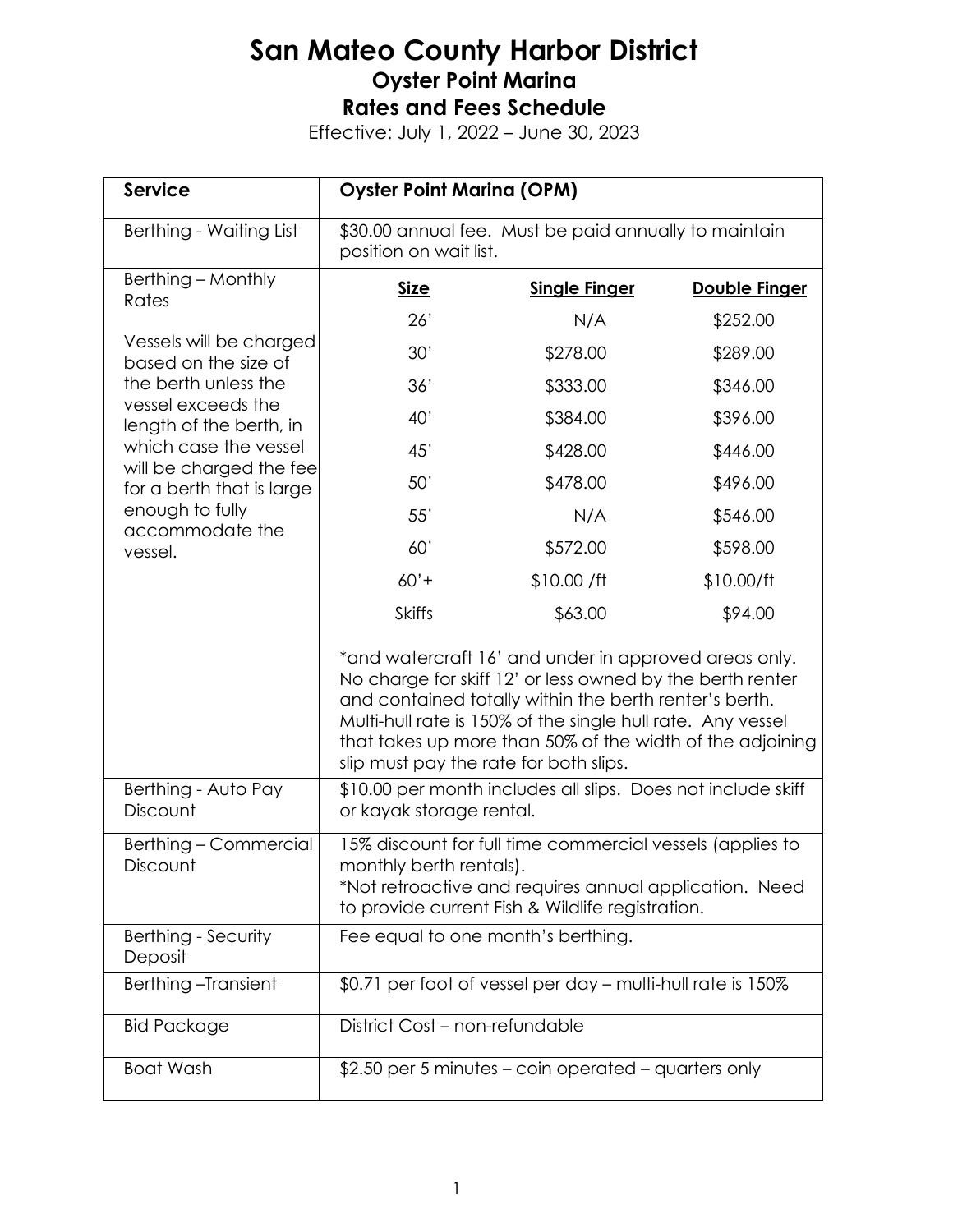| California<br><b>Environmental Quality</b><br>Act (CEQA) Review -<br><b>Initial Study</b> | Base fee - \$150.00<br>Plus District in-house and out of pocket costs                                                                                                                                                                                                                                          |
|-------------------------------------------------------------------------------------------|----------------------------------------------------------------------------------------------------------------------------------------------------------------------------------------------------------------------------------------------------------------------------------------------------------------|
| CEQA Review -<br><b>Negative Declaration</b>                                              | Base fee - \$100.00<br>Plus District in-house and out of pocket costs                                                                                                                                                                                                                                          |
| Collections                                                                               | <b>District Cost</b>                                                                                                                                                                                                                                                                                           |
| <b>Commercial Activity</b><br>Permit                                                      | \$290.00 annual fee (<br>Veterans may be eligible for waiver of fee, subject to<br>documentation acceptable to the District.<br>Not retroactive. Other fees may apply.                                                                                                                                         |
| <b>Commercial Services</b><br><b>Activity Permit</b>                                      | \$59.00 annual fee<br>Additional license agreement may be required.                                                                                                                                                                                                                                            |
| Credit Check/Tenant<br>Screening                                                          | District Cost – not to exceed \$59.00 per person                                                                                                                                                                                                                                                               |
| Dock Box Rental                                                                           | \$12.00 monthly fee                                                                                                                                                                                                                                                                                            |
| Electricity                                                                               | Amount, adjusted monthly, equal to amount paid by<br>District for the electricity (including all associated charges<br>and fees).                                                                                                                                                                              |
| Emergency<br>Dewatering                                                                   | <b>District Cost</b>                                                                                                                                                                                                                                                                                           |
| Events                                                                                    | See Event Fee Schedule                                                                                                                                                                                                                                                                                         |
| <b>Faxing Service</b>                                                                     | $$0.28$ per page in/out – minimum $$1.00$ fee                                                                                                                                                                                                                                                                  |
| Fish Sales Permit -<br>Retail                                                             | \$290.00 annual fee                                                                                                                                                                                                                                                                                            |
| Key Sale                                                                                  | \$12.00 per key                                                                                                                                                                                                                                                                                                |
| Labor Charge                                                                              | <b>District Cost</b>                                                                                                                                                                                                                                                                                           |
| Late Charge                                                                               | \$25.00 minimum per month, or 10% per annum, whichever<br>is higher on balances 30 or more days past due.                                                                                                                                                                                                      |
| Launch Ramp-                                                                              | \$13.00 per launch, in and out.<br>Annual permit \$239.00 valid at all District-operated launch<br>ramps.<br>20% discount on annual permit to Senior vessel owners<br>age 65 or older or 20% discount on annual permit to<br>person with disability displaying disabled placard or plate<br>on towing vehicle. |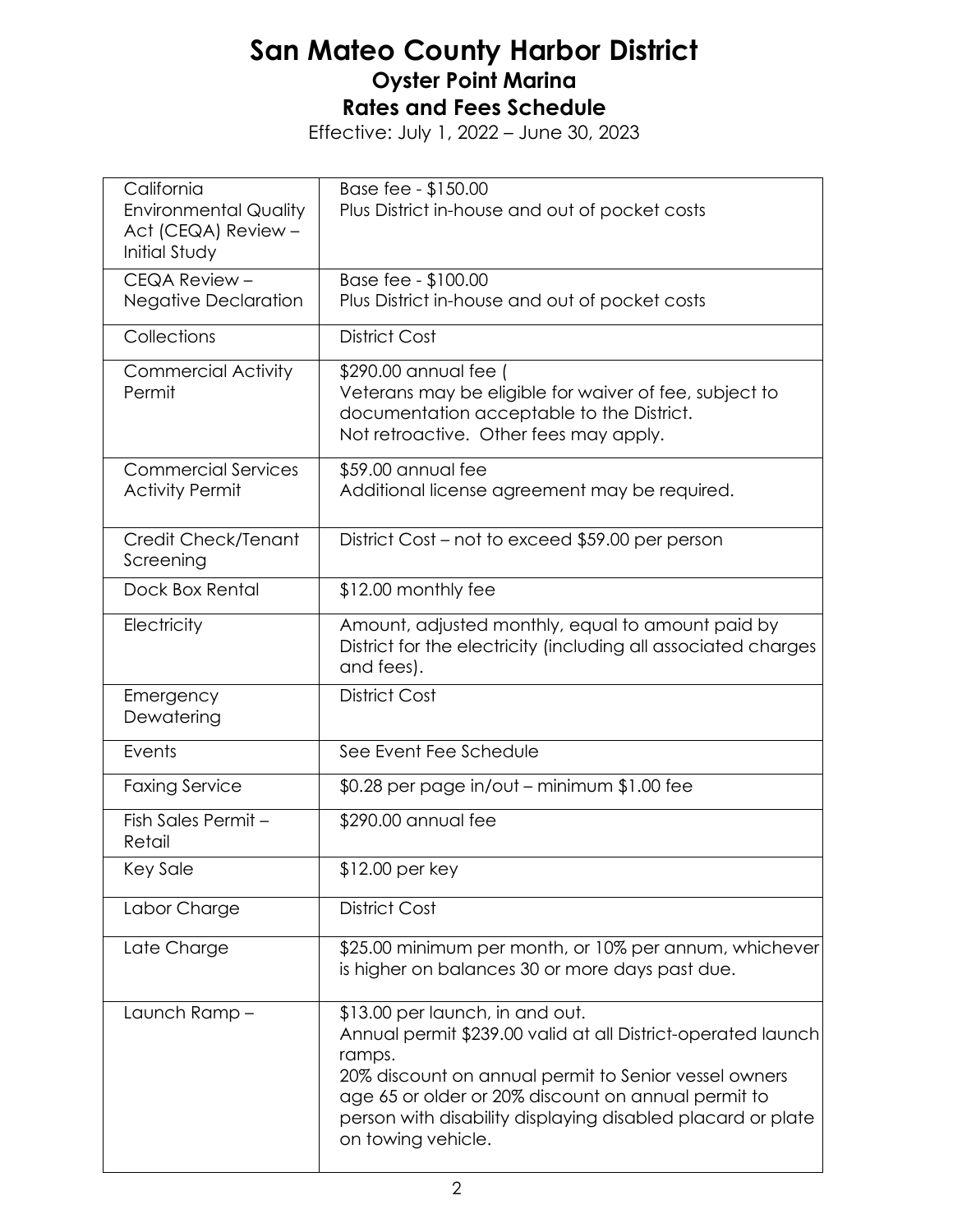| Live Aboard Permit                                                                                                                                                                                         | \$420.00 monthly fee<br>\$420.00 security deposit required<br>Availability of permit subject to 10% live aboard limit at<br>Marina.<br>Senior (age 65 and older) discount of \$38.00 per month.<br>Discounts are available at time of request, eligibility<br>confirmation, and are not retroactive. |
|------------------------------------------------------------------------------------------------------------------------------------------------------------------------------------------------------------|------------------------------------------------------------------------------------------------------------------------------------------------------------------------------------------------------------------------------------------------------------------------------------------------------|
| National Environmental<br>Policy Act (NEPA)<br>Review - Initial Study                                                                                                                                      | Base fee = $$150.00$<br>Plus District in-house and out-of-pocket costs                                                                                                                                                                                                                               |
| NEPA Review -<br><b>Negative Declaration</b>                                                                                                                                                               | Base fee = $$100.00$<br>Plus District in-house and out-of-pocket costs                                                                                                                                                                                                                               |
| Oil Absorbent Pads<br>(Heavy Weight)                                                                                                                                                                       | Free – limit of six                                                                                                                                                                                                                                                                                  |
| Passenger Service Fee<br>- Commercial Sport<br>Fishing and Other<br>Charters                                                                                                                               | \$2.61 per passenger<br>*Passenger Service Fees may vary by the nature of the<br>permit agreement, reflected here, or a separate lease<br>agreement, reflected in the individual lease.                                                                                                              |
| Photocopy                                                                                                                                                                                                  | Paper copy - \$0.29 per page – counter or meter used to<br>determine usage.<br>Electronic scan - \$1.15 per page                                                                                                                                                                                     |
| Refloating Sunken<br>Vessels                                                                                                                                                                               | <b>District Cost</b>                                                                                                                                                                                                                                                                                 |
| Returned Checks (Non-<br>Sufficient Funds)                                                                                                                                                                 | \$25.00 per item                                                                                                                                                                                                                                                                                     |
| Towing - Applicable for<br>all towing services<br>except for towing that<br>is required by the<br>District to enable the<br>District to perform<br>maintenance or other<br>necessary marina<br>operations. | <b>District Cost</b>                                                                                                                                                                                                                                                                                 |
| Trash Compactor - Use<br>of                                                                                                                                                                                | <b>District Cost</b>                                                                                                                                                                                                                                                                                 |
| Vehicles - Use of                                                                                                                                                                                          | <b>District Cost</b>                                                                                                                                                                                                                                                                                 |